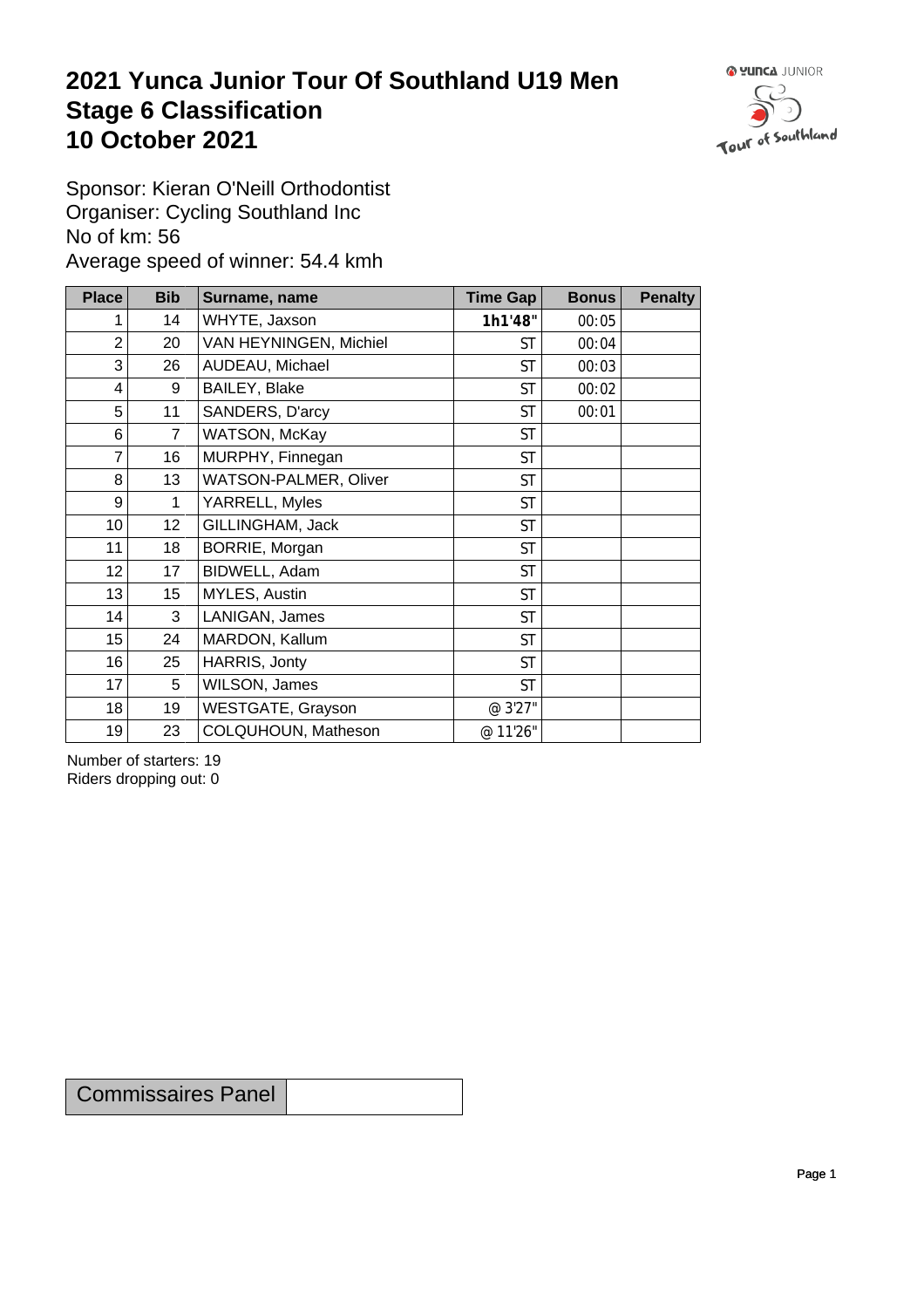## **2021 Yunca Junior Tour Of Southland U19 Men General Classification (Stage 6)**<br>10 October 2021 **10 October 2021**



Organiser: Cycling Southland Inc

| Place           | <b>Bib</b>      | Surname, name                | <b>Time Gap</b> |
|-----------------|-----------------|------------------------------|-----------------|
|                 | 14              | WHYTE, Jaxson                | 4h27'21"        |
| 2               | 20              | VAN HEYNINGEN, Michiel       | @ 11"           |
| 3               | 5               | WILSON, James                | @ 35"           |
| 4               | 11              | SANDERS, D'arcy              | @ 42"           |
| 5               | 25              | HARRIS, Jonty                | @ 43"           |
| 6               | 17              | BIDWELL, Adam                | @ 44"           |
| 7               | 18              | BORRIE, Morgan               | @ 46"           |
| 8               | 12 <sub>2</sub> | GILLINGHAM, Jack             | @ 49"           |
| 9               | 24              | MARDON, Kallum               | @ 53"           |
| 10 <sup>1</sup> | 13              | <b>WATSON-PALMER, Oliver</b> | @ 1'26"         |
| 11              | 16              | MURPHY, Finnegan             | @ 1'59"         |
| 12              | 1               | YARRELL, Myles               | @ 2'30"         |
| 13              | 15              | MYLES, Austin                | @ 2'32"         |
| 14              | $\overline{7}$  | WATSON, McKay                | @ 2'51"         |
| 15              | 26              | AUDEAU, Michael              | @ 3'32"         |
| 16              | 9               | BAILEY, Blake                | @ 10'02"        |
| 17              | 3               | LANIGAN, James               | @ 10'59"        |
| 18              | 19              | <b>WESTGATE, Grayson</b>     | @19'06"         |
| 19              | 23              | COLQUHOUN, Matheson          | @ 59'33"        |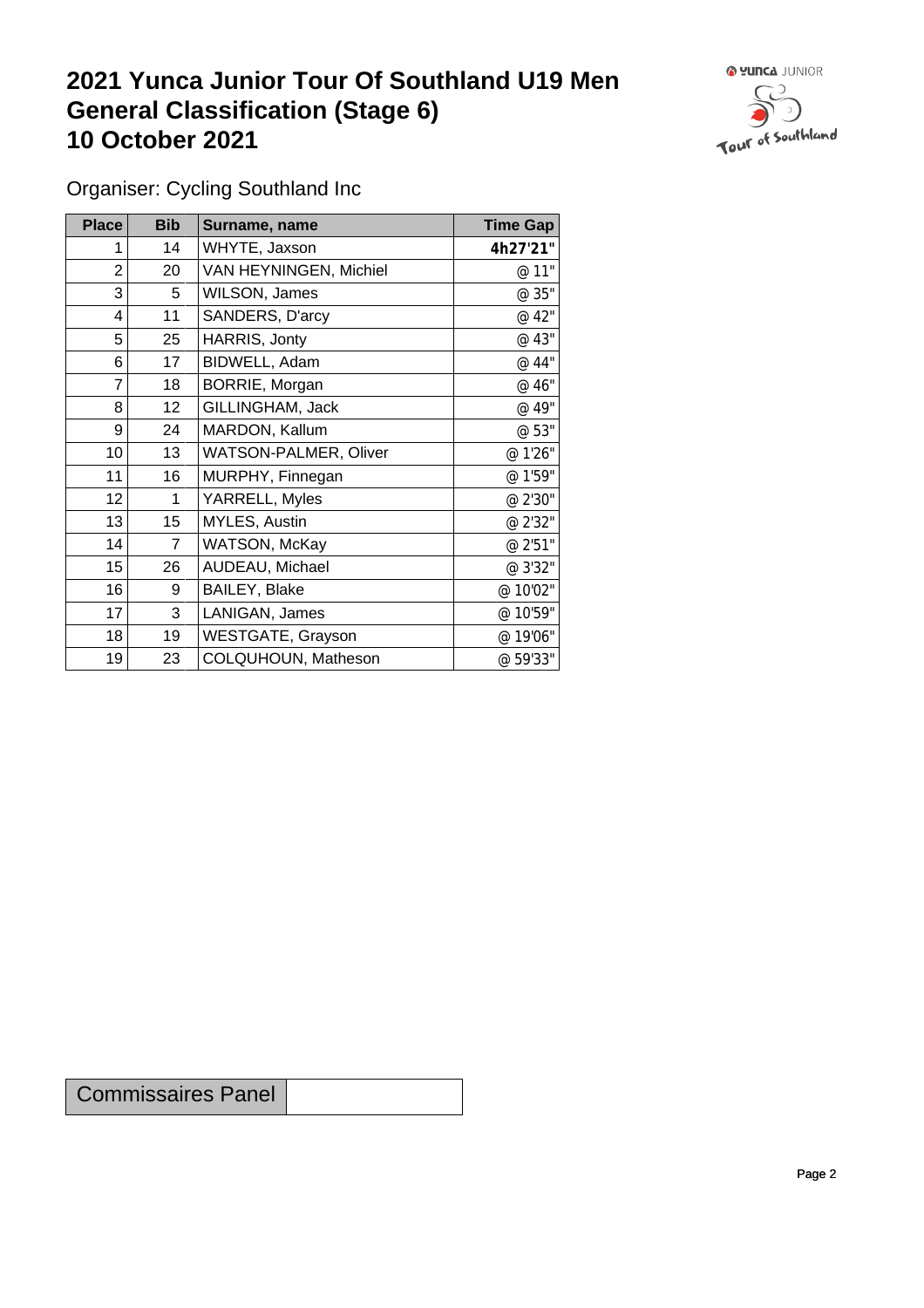## **2021 Yunca Junior Tour Of Southland U19 Men Sprint Classification (Stage 6) 10 October 2021 10 October 2021**



Organiser: Cycling Southland Inc

| <b>Place</b>             | <b>Bib</b>     | Surname, name          | <b>Points</b> |
|--------------------------|----------------|------------------------|---------------|
|                          | 20             | VAN HEYNINGEN, Michiel | 19            |
| 2                        | 26             | AUDEAU, Michael        | 13            |
| 3                        | 14             | WHYTE, Jaxson          | 11            |
| 4                        | 5              | WILSON, James          | 6             |
| 5                        | 25             | HARRIS, Jonty          | 5             |
| 6                        | 18             | BORRIE, Morgan         | 4             |
| $\overline{\phantom{a}}$ | $\overline{7}$ | WATSON, McKay          | 4             |
| 8                        | 12             | GILLINGHAM, Jack       | 3             |
| 9                        | 11             | SANDERS, D'arcy        | 2             |
| 10                       | 13             | WATSON-PALMER, Oliver  | 2             |
| 11                       | 15             | MYLES, Austin          |               |